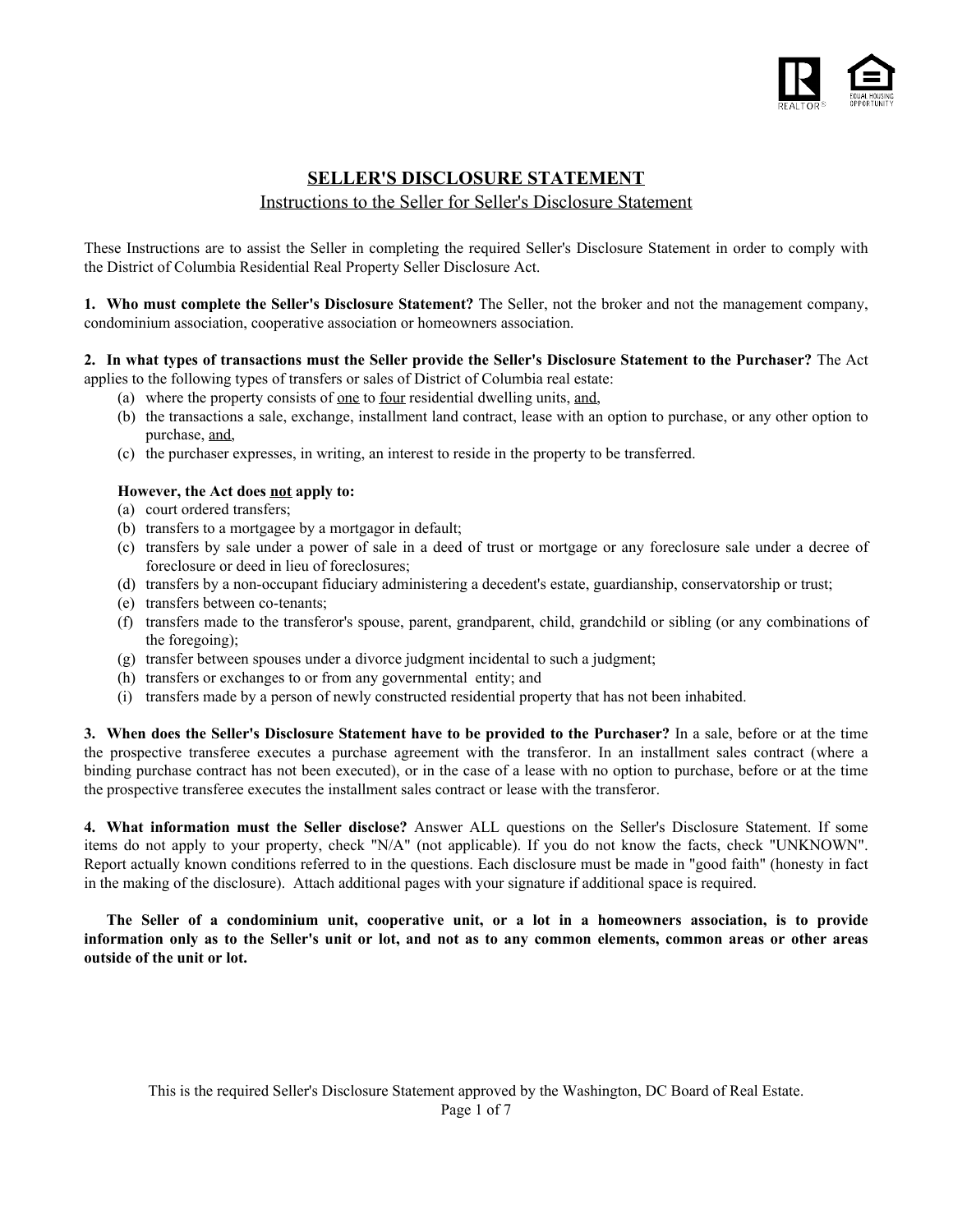

## **SELLER'S DISCLOSURE STATEMENT** Instructions to the Seller for Seller's Disclosure Statement

**5. What is the remedy if the Seller does not provide the Seller's Disclosure Statement to the Transferee?** If the Seller's Disclosure Statement is delivered after the purchaser executes the purchase agreement, installment sales contract or lease with an option to purchase, the purchaser may terminate the transaction by written notice to the seller not more than five (5) calendar days after receipt of the Seller's Disclosure Statement by the purchaser, and the deposit must be returned to the purchaser. The right to terminate is waived if not exercised before the earliest of:

- (a) the making of an application for a mortgage loan (if the lender discloses that the right to rescind terminates on submission of the application); or
- (b) settlement or date of occupancy in the case of a sale; or
- (c) occupancy in the case of a lease with an option to purchase.

**6. If the Seller finds out different information after providing the Seller's Disclosure Statement to the Purchaser, how does this impact a ratified contract?** If information becomes inaccurate after delivery of the disclosure form, the inaccuracy shall not be grounds for terminating the transaction.

**7. How must a Seller deliver the Seller's Disclosure Statement to the Transferee?** The Seller's Disclosure Statement must be delivered by personal delivery, facsimile delivery, or by registered mail to the transferee. Execution by the transferor of a facsimile is considered execution of the original.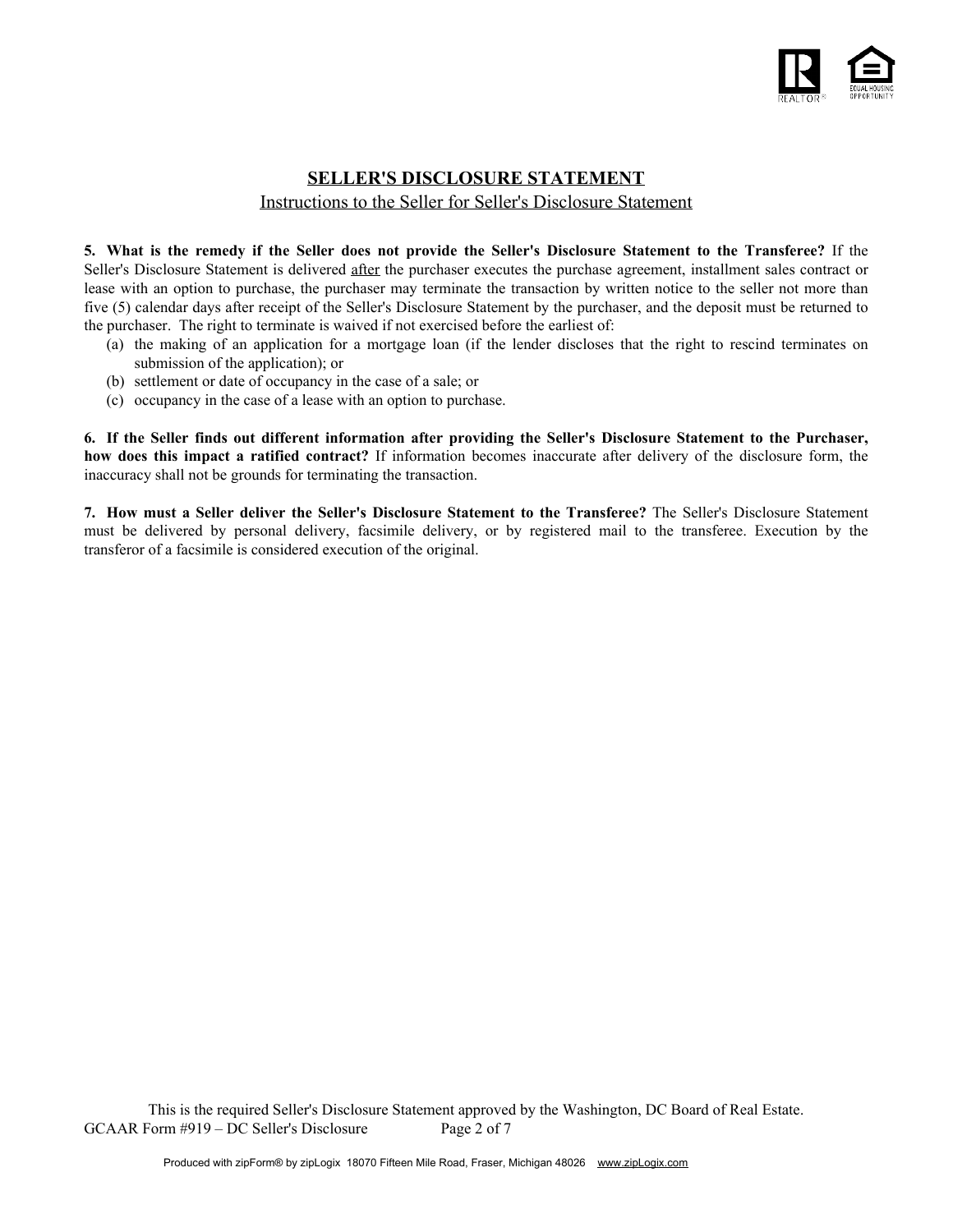### **SELLER'S PROPERTY CONDITION STATEMENT For Washington, DC**

| <b>Property Address:</b>                                                                                                                              |                                     |                                                                                                                                                                                                                                                                                                                                                                                                                                                                                                                                                                                                                                                                                                                                                                                                                                             |
|-------------------------------------------------------------------------------------------------------------------------------------------------------|-------------------------------------|---------------------------------------------------------------------------------------------------------------------------------------------------------------------------------------------------------------------------------------------------------------------------------------------------------------------------------------------------------------------------------------------------------------------------------------------------------------------------------------------------------------------------------------------------------------------------------------------------------------------------------------------------------------------------------------------------------------------------------------------------------------------------------------------------------------------------------------------|
| Is the property included in a:<br>condominium association? $\Box$ Yes<br>cooperative?<br>homeowners association with mandatory participation and fee? | $\Box$ Yes<br>$\Box$ Yes $\Box$ No  | $\Box$ No<br>$\Box$ No                                                                                                                                                                                                                                                                                                                                                                                                                                                                                                                                                                                                                                                                                                                                                                                                                      |
|                                                                                                                                                       |                                     | If this is a sale of a condominium unit or cooperative unit, or in a homeowners association, this disclosure form provides<br>information only as to the unit (as defined in the governing documents of the association) or lot (as defined in the covenants<br>applicable to the lot), and not as to any common elements, common areas or other areas outside of the unit or lot.                                                                                                                                                                                                                                                                                                                                                                                                                                                          |
| MAY WISH TO OBTAIN.                                                                                                                                   |                                     | <b>Purpose of Statement:</b> This Statement is a disclosure by the Seller of the defects or information actually known by the<br>Seller concerning the property, in compliance with the District of Columbia Residential Real Property Seller Disclosure Act.<br>Unless otherwise advised, the Seller does not possess an expertise in construction, architecture, engineering, or any other<br>specific area related to the construction of the improvements on the property or the land. Also, unless otherwise advised, the<br>Seller has not conducted any inspection of generally inaccessible areas such as the foundation or roof. THIS STATEMENT<br>IS NOT A WARRANTY OF ANY KIND BY THE SELLER OR BY ANY AGENT REPRESENTING THE SELLER IN<br>THIS TRANSACTION, AND IS NOT A SUBSTITUTE FOR ANY INSPECTIONS OR WARRANTIES THE BUYER |
| not intended to be a part of any contract between Buyer and Seller.                                                                                   |                                     | Seller Disclosure: The Seller discloses the following information with the knowledge that, even though this is not a<br>warranty, the Seller specifically makes the following statements based on the seller's actual knowledge at the signing of this<br>document. Upon receiving this statement from the Seller, the Seller's agent is required to provide a copy to the Buyer or the<br>agent of the Buyer. The Seller authorizes its agent (s) to provide a copy of this statement to any prospective buyer or agent<br>of such prospective buyer in connection with any actual or anticipated sale of property. The following are statements made<br>solely by the Seller and are not the statements of the Seller's agent (s), if any. This information is a disclosure only and is                                                   |
|                                                                                                                                                       |                                     | The seller(s) completing this disclosure statement have owned the property from                                                                                                                                                                                                                                                                                                                                                                                                                                                                                                                                                                                                                                                                                                                                                             |
|                                                                                                                                                       |                                     | The seller(s) completing this disclosure have occupied the residence from                                                                                                                                                                                                                                                                                                                                                                                                                                                                                                                                                                                                                                                                                                                                                                   |
| <b>A. Structural Conditions</b><br>1.<br>roof disclosure required).                                                                                   |                                     | <b>Roof</b> $\Box$ roof is a common element maintained by condominium or cooperative (no further<br>Age of Roof $\Box$ 0-5 years $\Box$ 5-10 years $\Box$ 10-15 years $\Box$ 15+ years $\Box$ Unknown<br>Does the seller have actual knowledge of any current leaks or evidence of moisture from roof?                                                                                                                                                                                                                                                                                                                                                                                                                                                                                                                                      |
| $\Box$ Yes                                                                                                                                            | $\Box$ No                           | If yes, comments:                                                                                                                                                                                                                                                                                                                                                                                                                                                                                                                                                                                                                                                                                                                                                                                                                           |
| $\Box$ Yes                                                                                                                                            | $\Box$ No                           | Does the seller have actual knowledge of any existing fire retardant treated plywood?<br>If yes, comments:                                                                                                                                                                                                                                                                                                                                                                                                                                                                                                                                                                                                                                                                                                                                  |
| Fireplace/Chimney(s)<br>2.<br>$\Box$ Yes                                                                                                              | $\Box$ No<br>$\Box$ No Fireplace(s) | Does the seller have actual knowledge of any defects in the working order of the fireplaces?                                                                                                                                                                                                                                                                                                                                                                                                                                                                                                                                                                                                                                                                                                                                                |
|                                                                                                                                                       | $\Box$ Yes<br>$\Box$ No             | Does the seller know when the chimney(s) and/or flue were last inspected and/or serviced?<br>$\Box$ No chimneys or flues                                                                                                                                                                                                                                                                                                                                                                                                                                                                                                                                                                                                                                                                                                                    |

If yes, when were they last serviced or inspected?

This is the required Seller's Disclosure Statement approved by the Washington, DC Board of Real Estate. GCAAR Form #919 – DC Seller's Disclosure Page 3 of 7 Produced with zipForm® by zipLogix 18070 Fifteen Mile Road, Fraser, Michigan 48026 www.zipLogix.com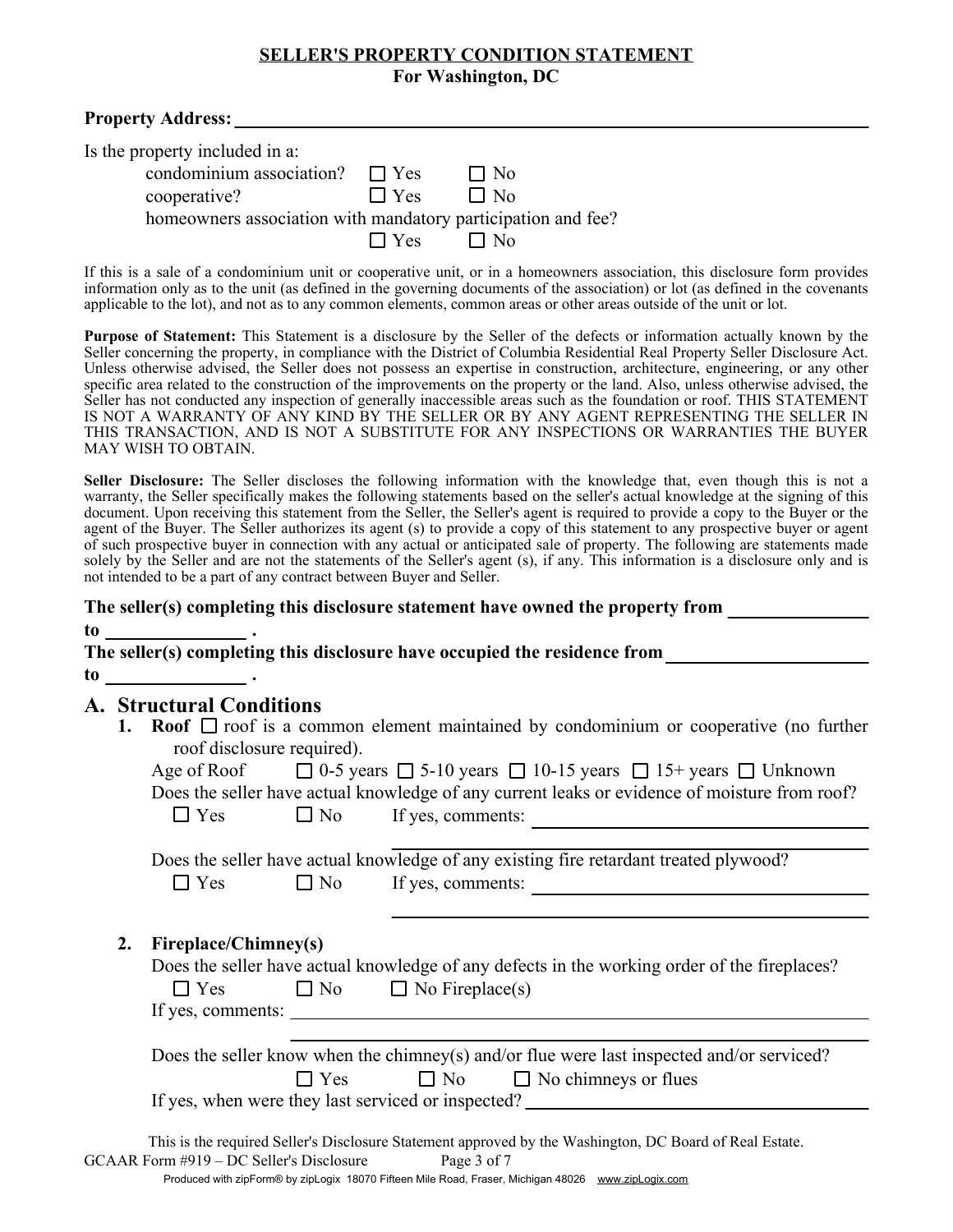# **3. Basement**

Does the seller have actual knowledge of any current leaks or evidence of moisture in the basement?

|                  | oasement?                                                                                                                                                                                             | $\Box$ Yes                                                                   | $\Box$ No              | $\Box$ Not Applicable                                                                                                                                                                                                                                                                                                                                                                                                                     |                                   |
|------------------|-------------------------------------------------------------------------------------------------------------------------------------------------------------------------------------------------------|------------------------------------------------------------------------------|------------------------|-------------------------------------------------------------------------------------------------------------------------------------------------------------------------------------------------------------------------------------------------------------------------------------------------------------------------------------------------------------------------------------------------------------------------------------------|-----------------------------------|
|                  | If yes, comments:                                                                                                                                                                                     | $\Box$ Yes                                                                   | $\Box$ No              | The yes, comments.<br>Does the seller have actual knowledge of any structural defects in the foundation?                                                                                                                                                                                                                                                                                                                                  |                                   |
| $\overline{4}$ . | <b>Walls and floors</b>                                                                                                                                                                               |                                                                              |                        | Does the seller have actual knowledge of any structural defects in walls or floors?                                                                                                                                                                                                                                                                                                                                                       |                                   |
| 5.               | If yes, comments:<br><b>Insulation</b>                                                                                                                                                                | $\Box$ Yes $\Box$ No                                                         |                        |                                                                                                                                                                                                                                                                                                                                                                                                                                           |                                   |
|                  |                                                                                                                                                                                                       | $\Box$ Yes                                                                   | $\Box$ No              | Does the seller have actual knowledge of presence of urea formaldehyde foam insulation?                                                                                                                                                                                                                                                                                                                                                   |                                   |
| 6.               | Windows                                                                                                                                                                                               | $\Box$ Yes                                                                   | $\Box$ No              | Does the seller have actual knowledge of any windows not in normal working order?                                                                                                                                                                                                                                                                                                                                                         |                                   |
|                  |                                                                                                                                                                                                       |                                                                              |                        |                                                                                                                                                                                                                                                                                                                                                                                                                                           |                                   |
|                  | <b>B. Operating Condition of Property Systems</b><br>cooperative (no further disclosure on heating system required).<br>Type of system $\Box$ Forced Air $\Box$ Radiator<br>If yes, comments:         | $\Box$ Electric baseboard $\Box$ Other<br>$\Box$ Yes $\Box$ No<br>$\Box$ Yes | $\Box$ No              | 1. Heating System $\Box$ heating system is a common element maintained by condominium or<br>$\Box$ Heat Pump<br>Heating Fuel $\Box$ Natural Gas $\Box$ Electric $\Box$ Oil<br>Age of system $\Box$ 0-5 years $\Box$ 5-10 years $\Box$ 10-15 years $\Box$ Unknown<br>Does the seller have actual knowledge that heat is not supplied to any finished rooms?<br>Does the seller have actual knowledge of any defects in the heating system? | $\Box$ Other                      |
|                  | If yes, comments:<br>Does the heating system include:<br>Humidifier<br>Electronic air filter $\Box$ Yes<br>electronic filter?<br>If yes, comments: $\frac{1}{\sqrt{1-\frac{1}{2}} \cdot \frac{1}{2}}$ | $\Box$ Yes                                                                   | $\Box$ No<br>$\Box$ No | $\Box$ Unknown<br>Unknown<br>If installed, does the seller have actual knowledge of any defects with the humidifier and<br>$\Box$ Yes $\Box$ No $\Box$ Not Applicable                                                                                                                                                                                                                                                                     |                                   |
| 2.               | Type of system:<br>Air Conditioning Fuel □ Natural Gas<br>Age of system $\Box$ 0-5 years                                                                                                              | $\Box$ Central AC<br>$\Box$ Other                                            |                        | Air Conditioning System $\Box$ air conditioning is a common element maintained by<br>condominium or cooperative (no further disclosure on air conditioning system required).<br>$\Box$ Heat Pump<br>$\Box$ Window/wall units<br>$\Box$ Not Applicable<br>$\Box$ Electric $\Box$ Oil $\Box$ Other<br>$\Box$ 5-10 years                                                                                                                     | $\Box$ 10-15 years $\Box$ Unknown |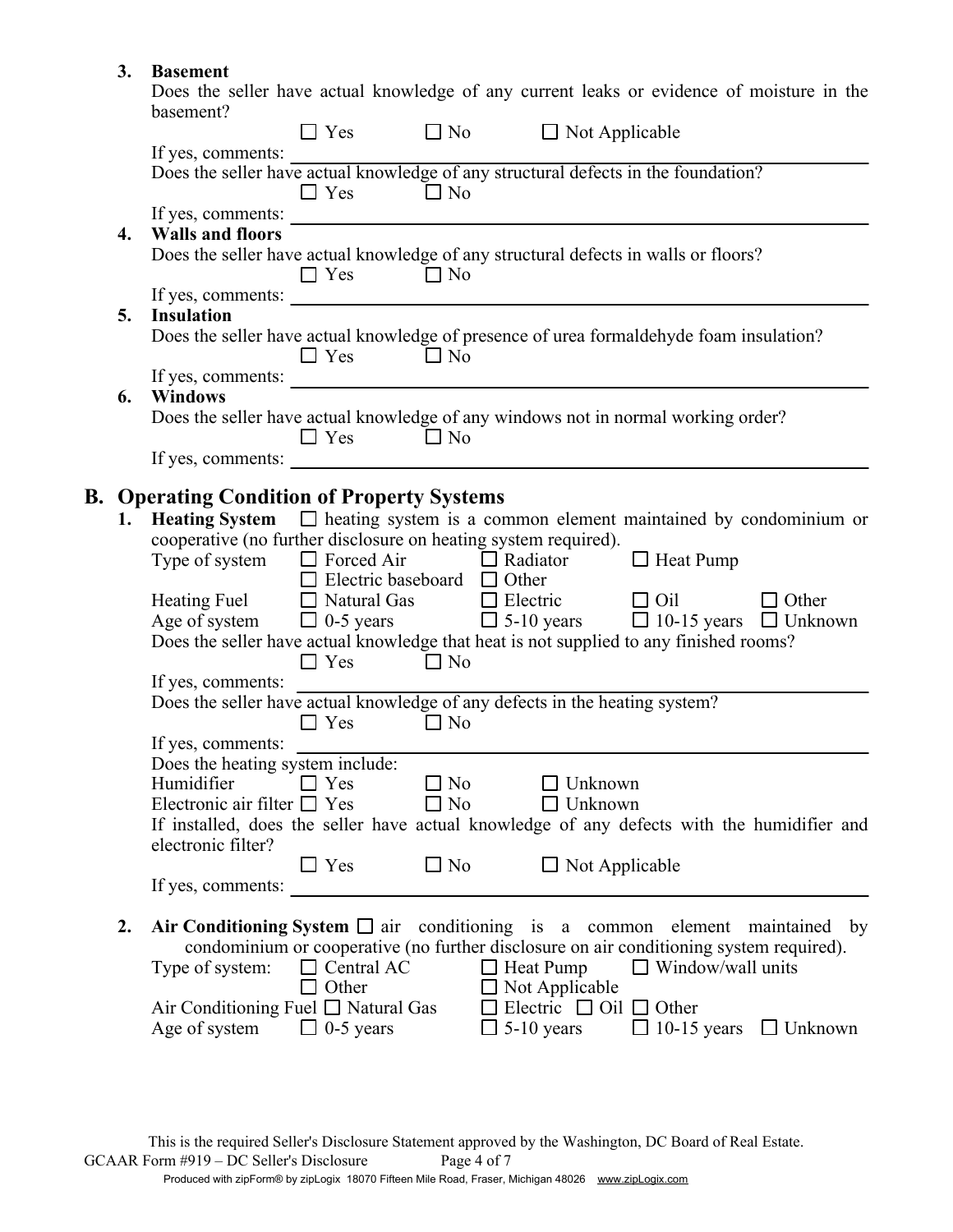|    | If central AC, does the seller have actual knowledge that cooling is not supplied to any finished<br>rooms?<br>If yes, comments:                                                                                                                       | $\Box$ Yes                                                                                                                                                                                                                                                          | $\Box$ No                                  |                 | $\Box$ Not Applicable                                       |                         |
|----|--------------------------------------------------------------------------------------------------------------------------------------------------------------------------------------------------------------------------------------------------------|---------------------------------------------------------------------------------------------------------------------------------------------------------------------------------------------------------------------------------------------------------------------|--------------------------------------------|-----------------|-------------------------------------------------------------|-------------------------|
|    | Does the seller have actual knowledge of any problems or defects in the cooling system?                                                                                                                                                                | $\Box$ Yes                                                                                                                                                                                                                                                          | $\Box$ No                                  |                 | $\Box$ Not Applicable                                       |                         |
|    | If yes, comments:                                                                                                                                                                                                                                      |                                                                                                                                                                                                                                                                     |                                            |                 |                                                             |                         |
| 3. | <b>Plumbing System</b><br>Type of system<br>Water Supply $\Box$ Public<br>Sewage Disposal $\Box$ Public<br>Water Heater Fuel $\Box$ Natural Gas<br>Does the seller have actual knowledge of any defects with the plumbing system?<br>If yes, comments: | $\Box$ Copper<br>$\Box$ Yes<br><u>and the company of the company of the company of the company of the company of the company of the company of the company of the company of the company of the company of the company of the company of the company of the com</u> | Well<br>$\Box$<br>$\Box$ Well<br>$\Box$ No | $\Box$ Electric | $\Box$ Galvanized $\Box$ Plastic Polybutelene<br>$\Box$ Oil | Unknown<br>$\Box$ Other |
| 4. | <b>Electrical System</b><br>Does the seller have actual knowledge of any defects in the electrical system, including the<br>electrical fuses, circuit breakers, outlets, or wiring?<br>If yes, comments:                                               | $\Box$ Yes                                                                                                                                                                                                                                                          | $\Box$ No                                  |                 |                                                             |                         |
|    | C. Appliances                                                                                                                                                                                                                                          |                                                                                                                                                                                                                                                                     |                                            |                 |                                                             |                         |
|    | Does the seller have actual knowledge of any defects with the following appliances?                                                                                                                                                                    |                                                                                                                                                                                                                                                                     |                                            |                 |                                                             |                         |
|    | Range/Oven                                                                                                                                                                                                                                             | $\Box$ Yes                                                                                                                                                                                                                                                          | $\Box$ No                                  |                 | $\Box$ Not Applicable                                       |                         |
|    | Dishwasher                                                                                                                                                                                                                                             | $\Box$ Yes                                                                                                                                                                                                                                                          | $\Box$ No                                  |                 | $\Box$ Not Applicable                                       |                         |
|    | Refrigerator                                                                                                                                                                                                                                           | $\Box$ Yes                                                                                                                                                                                                                                                          | $\Box$ No                                  |                 | $\Box$ Not Applicable                                       |                         |
|    | Range hood/fan                                                                                                                                                                                                                                         | $\Box$ Yes                                                                                                                                                                                                                                                          | $\Box$ No                                  |                 | $\Box$ Not Applicable                                       |                         |
|    | Microwave oven                                                                                                                                                                                                                                         | $\Box$ Yes                                                                                                                                                                                                                                                          | $\Box$ No                                  |                 | $\Box$ Not Applicable                                       |                         |
|    | Garbage Disposal                                                                                                                                                                                                                                       | $\Box$ Yes                                                                                                                                                                                                                                                          | $\Box$ No                                  |                 | $\Box$ Not Applicable                                       |                         |
|    | Sump Pump                                                                                                                                                                                                                                              | $\Box$ Yes                                                                                                                                                                                                                                                          | $\Box$ No                                  |                 | $\Box$ Not Applicable                                       |                         |
|    | Trash compactor                                                                                                                                                                                                                                        | $\Box$ Yes                                                                                                                                                                                                                                                          | $\Box$ No                                  |                 | $\Box$ Not Applicable                                       |                         |
|    | TV antenna/controls                                                                                                                                                                                                                                    | Yes                                                                                                                                                                                                                                                                 | $\Box$ No                                  |                 | $\Box$ Not Applicable                                       |                         |
|    | Central vacuum                                                                                                                                                                                                                                         | $\Box$ Yes                                                                                                                                                                                                                                                          | $\Box$ No                                  |                 | $\Box$ Not Applicable                                       |                         |
|    | Ceiling fan                                                                                                                                                                                                                                            | Yes                                                                                                                                                                                                                                                                 | N <sub>o</sub>                             |                 | Not Applicable                                              |                         |
|    | Attic fan                                                                                                                                                                                                                                              | Yes                                                                                                                                                                                                                                                                 | N <sub>0</sub>                             |                 | $\Box$ Not Applicable                                       |                         |
|    | Sauna/Hot tub                                                                                                                                                                                                                                          | Yes                                                                                                                                                                                                                                                                 | N <sub>0</sub>                             |                 | Not Applicable                                              |                         |
|    | Pool heater & equip.                                                                                                                                                                                                                                   | Yes                                                                                                                                                                                                                                                                 | N <sub>0</sub>                             |                 | Not Applicable                                              |                         |
|    | Security System                                                                                                                                                                                                                                        | Yes                                                                                                                                                                                                                                                                 | N <sub>0</sub>                             |                 | Not Applicable                                              |                         |
|    | <b>Intercom System</b>                                                                                                                                                                                                                                 | Yes                                                                                                                                                                                                                                                                 | N <sub>0</sub>                             |                 | Not Applicable                                              |                         |
|    | Garage door opener                                                                                                                                                                                                                                     | Yes                                                                                                                                                                                                                                                                 | N <sub>0</sub><br>$\blacksquare$           |                 | $\Box$ Not Applicable                                       |                         |
|    | & remote controls                                                                                                                                                                                                                                      | Yes                                                                                                                                                                                                                                                                 | N <sub>0</sub>                             |                 | Not Applicable                                              |                         |
|    | Lawn sprinkler system                                                                                                                                                                                                                                  | Yes                                                                                                                                                                                                                                                                 | N <sub>0</sub>                             |                 | Not Applicable                                              |                         |
|    | Water treatment system $\square$                                                                                                                                                                                                                       | Yes                                                                                                                                                                                                                                                                 | N <sub>o</sub>                             |                 | Not Applicable                                              |                         |
|    | <b>Smoke Detectors</b><br>Carbon Monoxide                                                                                                                                                                                                              | Yes                                                                                                                                                                                                                                                                 | N <sub>0</sub>                             |                 | Not Applicable                                              |                         |
|    | Detectors                                                                                                                                                                                                                                              | Yes                                                                                                                                                                                                                                                                 | N <sub>0</sub><br>$\blacksquare$           |                 |                                                             |                         |
|    | <b>Other Fixtures</b>                                                                                                                                                                                                                                  | Yes                                                                                                                                                                                                                                                                 | N <sub>0</sub>                             |                 | $\square$ Not Applicable                                    |                         |
|    | Or Appliances                                                                                                                                                                                                                                          | Yes                                                                                                                                                                                                                                                                 | N <sub>o</sub><br>$\Box$                   |                 | Not Applicable<br>$\Box$ Not Applicable                     |                         |
|    | If yes to any of the above, describe defects:                                                                                                                                                                                                          |                                                                                                                                                                                                                                                                     |                                            |                 |                                                             |                         |
|    |                                                                                                                                                                                                                                                        |                                                                                                                                                                                                                                                                     |                                            |                 |                                                             |                         |

This is the required Seller's Disclosure Statement approved by the Washington, DC Board of Real Estate.<br>Form #919 – DC Seller's Disclosure Page 5 of 7 GCAAR Form #919 – DC Seller's Disclosure Produced with zipForm® by zipLogix 18070 Fifteen Mile Road, Fraser, Michigan 48026 www.zipLogix.com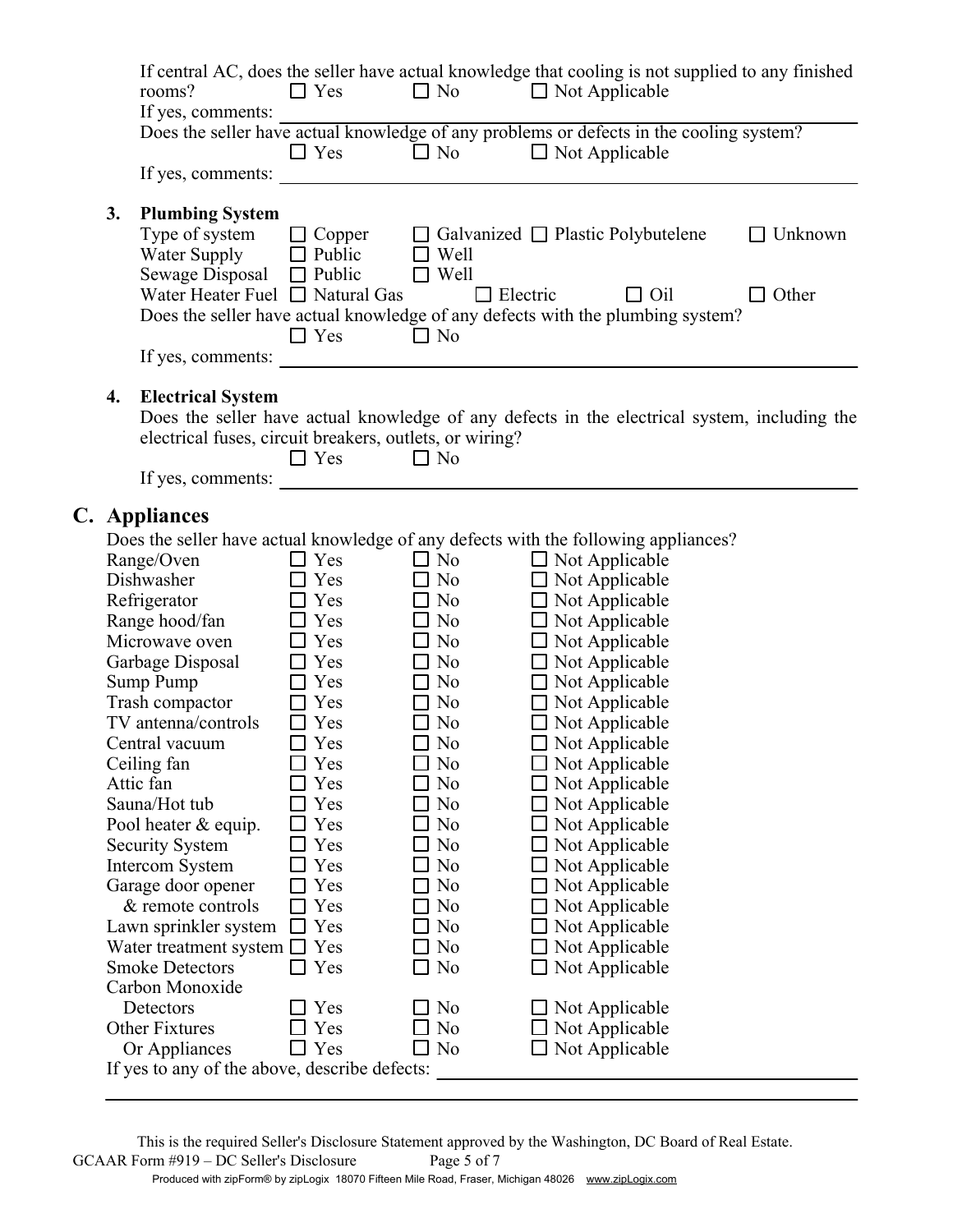# **D. Exterior/Environmental Issues**

| 1. | <b>Exterior Drainage</b><br>Does the seller have actual knowledge of any problem with drainage on the property?<br>$\Box$ No<br>$\Box$ Yes<br>If yes, comments:                                                                                                                                                                                                                                                             |
|----|-----------------------------------------------------------------------------------------------------------------------------------------------------------------------------------------------------------------------------------------------------------------------------------------------------------------------------------------------------------------------------------------------------------------------------|
| 2. | Damage to property<br>Does the seller have actual knowledge whether the property has previously been damaged by:<br>$\Box$ No<br>$\Box$ Yes<br>Fire<br>Wind $\Box$ Yes $\Box$ No<br>Flooding $\Box$ Yes $\Box$ No                                                                                                                                                                                                           |
| 3. | Wood destroying insects or rodents?<br>Does the seller have actual knowledge of any infestation or treatment for infestations?<br>$\Box$ No<br>$\Box$ Yes                                                                                                                                                                                                                                                                   |
|    | Does the seller have actual knowledge of any prior damage or repairs due to a previous<br>infestation?<br>$\Box$ Yes $\Box$ No                                                                                                                                                                                                                                                                                              |
| 4. | Does the seller have actual knowledge of any substances, materials or environmental<br>hazards (including but not limited to asbestos, radon gas, lead based paint,<br>underground storage tanks, formaldehyde, contaminated soil, or other contamination)<br>on or affecting the property?<br>$\Box$ No<br>$\Box$ Yes                                                                                                      |
| 5. | Does the seller have actual knowledge of any zoning violations, nonconforming uses,<br>violation of building restrictions or setback requirements, or any recorded or<br>unrecorded easement, except for utilities, on or affecting the property?<br>$\Box$ Yes<br>$\Box$ No<br>If yes, comments:<br><u> 1989 - John Stein, mars and de Branch and de Branch and de Branch and de Branch and de Branch and de Branch an</u> |
| 6. | Does the seller have actual knowledge that this property is a D.C. Landmark included in<br>a designated historic district or is designated a historic property?<br>$\Box$ Yes<br>$\Box$ No<br>If yes, comments:                                                                                                                                                                                                             |
| 7. | Has the property been cited for a violation of any historic preservation law or<br>regulation during your ownership?<br>$\Box$ Yes<br>$\Box$ No                                                                                                                                                                                                                                                                             |
|    |                                                                                                                                                                                                                                                                                                                                                                                                                             |